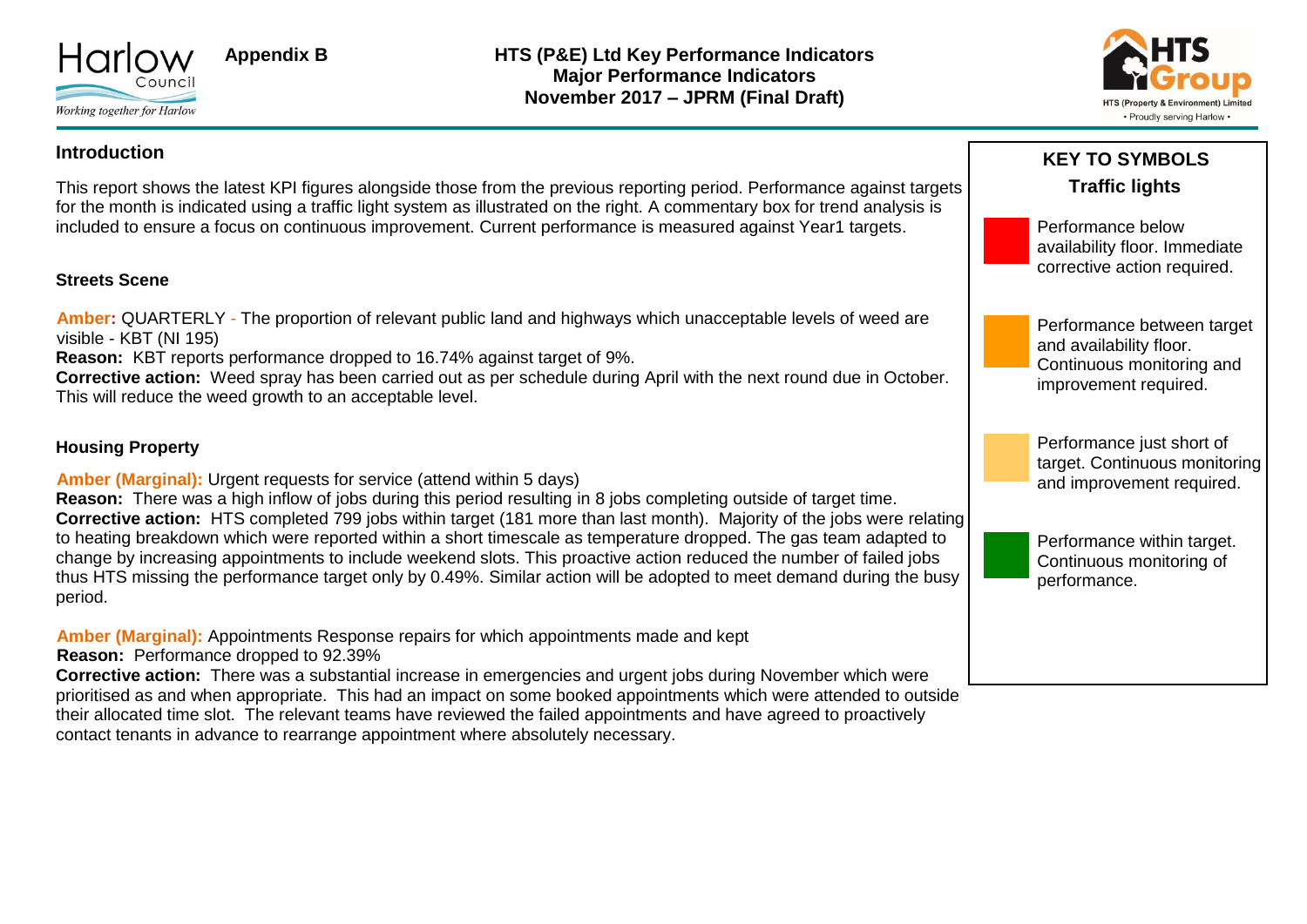



#### **Non-Housing Property**

**Amber:** QUARTERLY – (Urgent requests for repair work completed within 5 working days) from the report by Tenant of Commercial property or other stakeholder.

**Reason:** 2 jobs were completed outside of target time reducing performance to 83.33%.

**Corrective action:** Jobs were allocated to operatives but completed just 2 working days outside of the target. They were both plumbing jobs and the team has been advised to resolve to carrying out such jobs over the weekend with operations manager's approval to ensure adherence to completion targets.

**Amber (Marginal):** QUARTERLY - Statutory tests for inspections completed prior to due date in accordance with the Council Compliance requirements **Reason:** KPI is below target at 98% due to 2 unsuccessful EICR tests and 2 outstanding TMVs. **Corrective action:** EICR tests were carried out within timescale but required remedial works for compliance and the TMVs tests are programmed in to be carried out.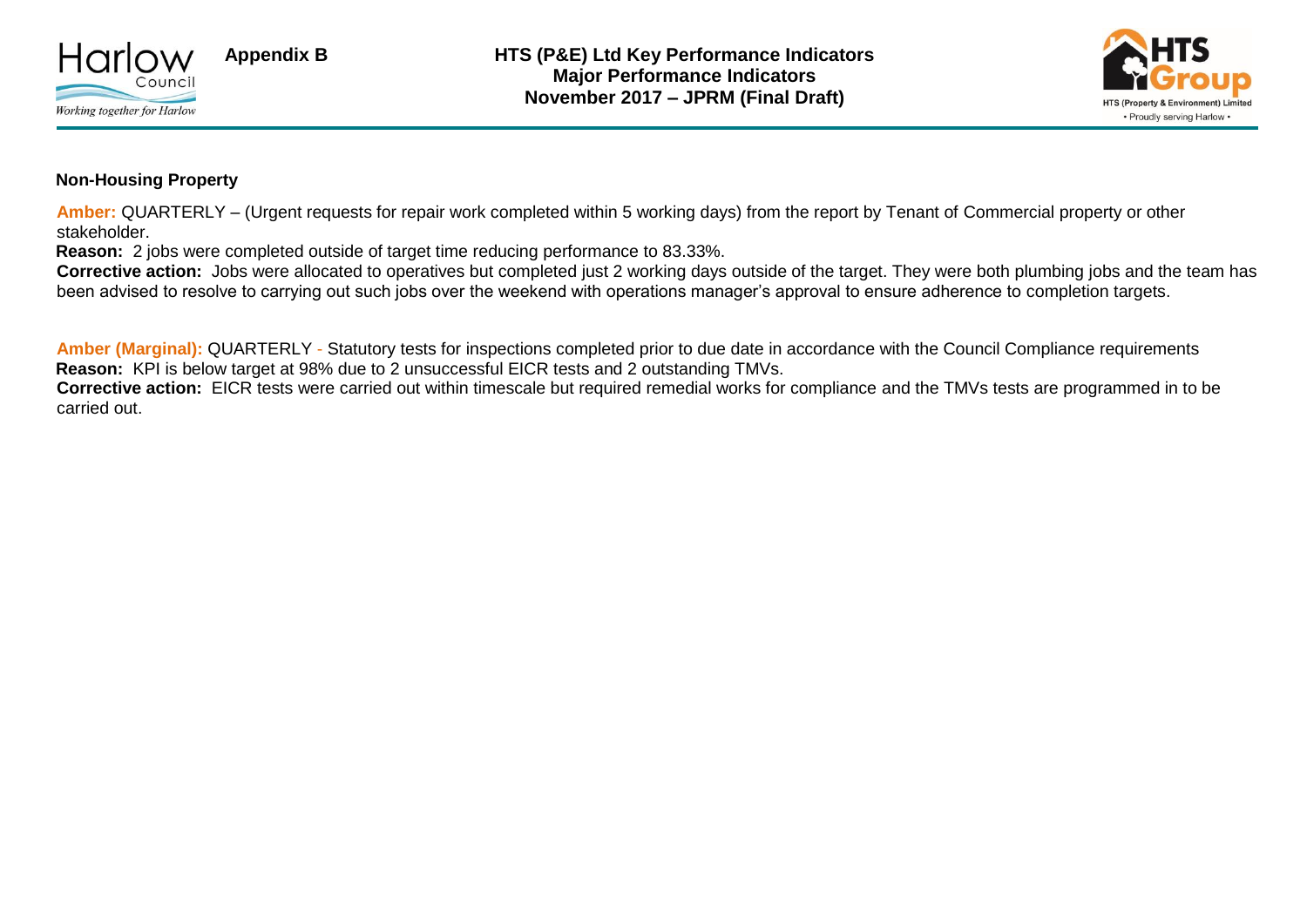



| <b>KPI DESCRIPTION</b>                                                                                                        | <b>REF</b>        | <b>FREQ</b> | <b>YR1</b><br><b>TARGET</b> | <b>PREVIOUS</b><br><b>KPI</b><br><b>FIGURE</b> | <b>KPI</b><br><b>FIGURE</b> | <b>TREND COMMENTARY</b>                        |
|-------------------------------------------------------------------------------------------------------------------------------|-------------------|-------------|-----------------------------|------------------------------------------------|-----------------------------|------------------------------------------------|
| <b>Street Scene (10%)</b>                                                                                                     |                   |             |                             |                                                |                             |                                                |
| Routine cleaning of streets<br>KBT (NI 195) Litter, to grade A standard (Wave)                                                | 2.1a              | Quarterly   | 4%                          | 1.33%<br>June 17                               | 2.89%<br>Sep 17             | Decreased performance.                         |
| Routine cleaning of streets<br>KBT (NI 195) Detritus, to grade A standard (Wave)                                              | 2.1 <sub>b</sub>  | Quarterly   | 8%                          | 8.68%<br>June 17                               | 6.56%<br>Sep 17             | Increased performance.                         |
| Average time (in hours) to remove fly tips                                                                                    | 2.4               | Quarterly   | 3.5                         | 1.50<br>June 17                                | 1.43<br>Sep 17              | Increased performance.                         |
| The proportion of relevant public land and<br>highways which unacceptable levels of weed are<br>visible - KBT (NI 195)        | 2.6               | Quarterly   | 9%                          | 6.62%<br>June 17                               | 16.74%<br>Sep 17            | Decreased performance. See front of<br>report. |
| Graffiti / Fly posting removal<br>(Non-Offensive / Non-Obscene)                                                               | 2.10a             | Quarterly   | 100%                        | 100%<br>June 17                                | 100%<br>Sep 17              | Stable performance.                            |
| The proportion of relevant public land and<br>highways which unacceptable levels of graffiti are<br>visible - KBT (NI 195)    | 2.10 <sub>b</sub> | Quarterly   | 1%                          | 0.44%<br>June 17                               | 0.44%<br>Sep 17             | Stable performance.                            |
| The proportion of relevant public land and<br>highways which unacceptable levels of fly-posting<br>are visible - KBT (NI 195) | 2.10c             | Quarterly   | 1%                          | $0\%$<br>June 17                               | $0\%$<br>$Sep$ 17           | Stable performance.                            |
| Number of breaches of Waste Management<br>License                                                                             | 2.22              | Annual      | $\mathbf 0$                 | $\overline{0}$<br>March 16                     | $\overline{0}$<br>April 17  | Stable performance.                            |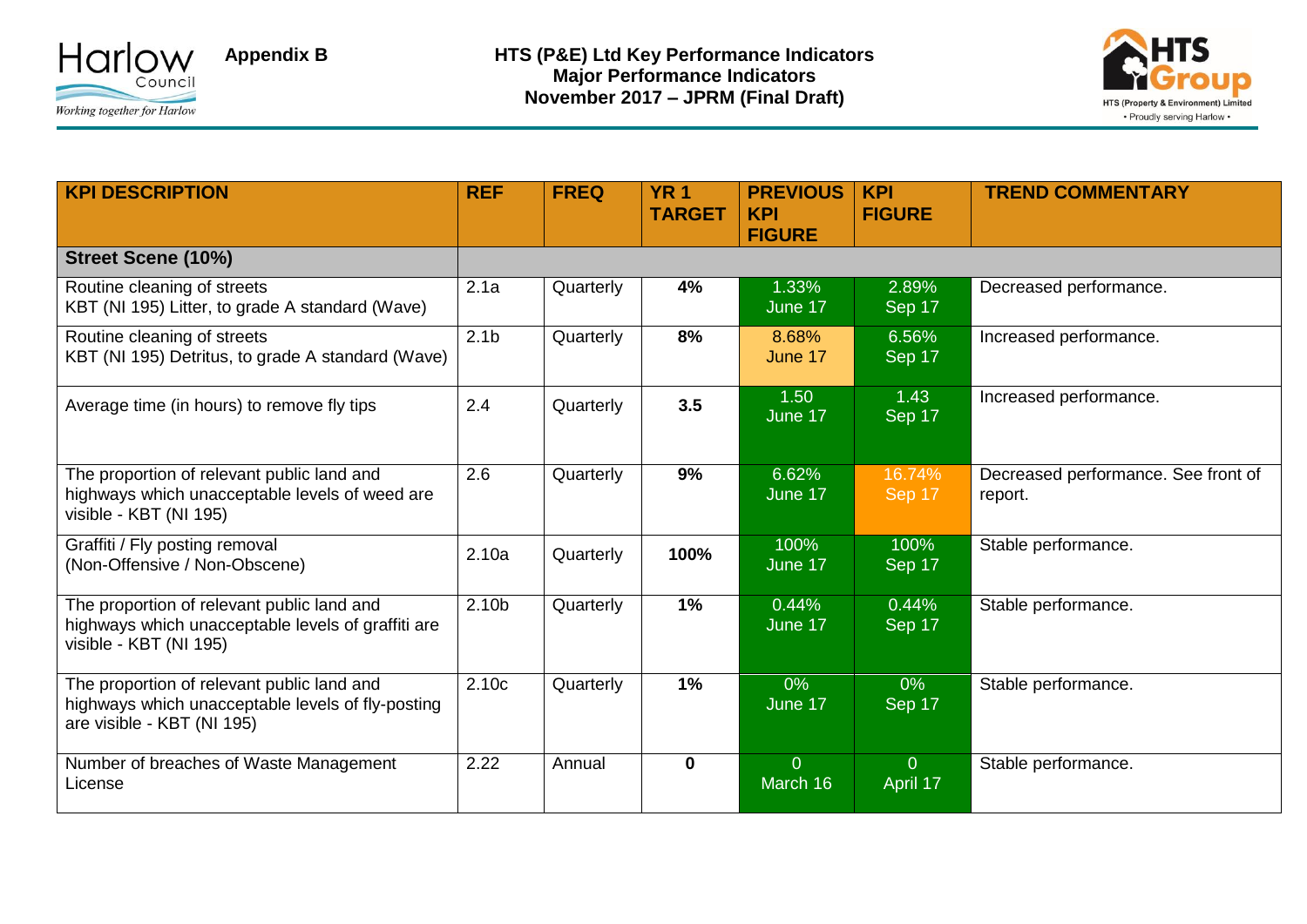



| <b>KPI DESCRIPTION</b>                                                                                                            | <b>REF</b>        | <b>FREQ</b>    | <b>YR1</b><br><b>TARGET</b> | <b>PREVIOUS</b><br><b>KPI</b><br><b>FIGURE</b> | <b>KPI</b><br><b>FIGURE</b> | <b>TREND COMMENTARY</b> |
|-----------------------------------------------------------------------------------------------------------------------------------|-------------------|----------------|-----------------------------|------------------------------------------------|-----------------------------|-------------------------|
| <b>Customer Satisfaction with Street Cleaning service</b>                                                                         | 2.62              | Quarterly      | 87%                         | 97.44%<br>June 17                              | 90%<br>Sep 17               | Decreased performance.  |
| <b>Grounds Maintenance (10%)</b>                                                                                                  |                   |                |                             |                                                |                             |                         |
| Compliance with Landscape Maintenance<br>requirements                                                                             | 3.1               | Quarterly      | 92.5%                       | 92.54%<br>June 17                              | 94.69%<br>Sep 17            | Increased performance.  |
| SSSI (two compartments) to be maintained in<br>accordance with the management plans.                                              | 3.7               | Quarterly      | $\mathbf 0$                 | $\overline{0}$<br>June 17                      | $\overline{0}$<br>Sep 17    | Stable performance.     |
| Prevention of dangerous trees reported, inspected<br>and made temporarily safe within 24 hours                                    | 3.11a             | Monthly        | 100%                        | 100%<br>Oct 17                                 | 100%<br>Nov 17              | Stable performance.     |
| Prevention of dangerous trees reported requiring<br>permanent rectification within 5 working days of<br>the original notification | 3.11 <sub>b</sub> | <b>Monthly</b> | 100%                        | 100%<br>Oct 17                                 | 100%<br>Nov 17              | Stable performance.     |
| Inspection of trees (not dangerous) reported<br>requiring attention/maintenance within 20 working<br>days                         | 3.11c             | Monthly        | 100%                        | 100%<br>Oct 17                                 | 100%<br>Nov 17              | Stable performance.     |
| Tree works - work carried out within 80 working<br>days                                                                           | 3.11d             | Quarterly      | 100%                        | 100%<br>June 17                                | 100%<br>Sep 17              | Stable performance.     |
| Maintenance of existing playgrounds and hard<br>standing areas.                                                                   | 3.12              | Quarterly      | 99%                         | 100%<br>June 17                                | 100%<br>Sep 17              | Stable performance.     |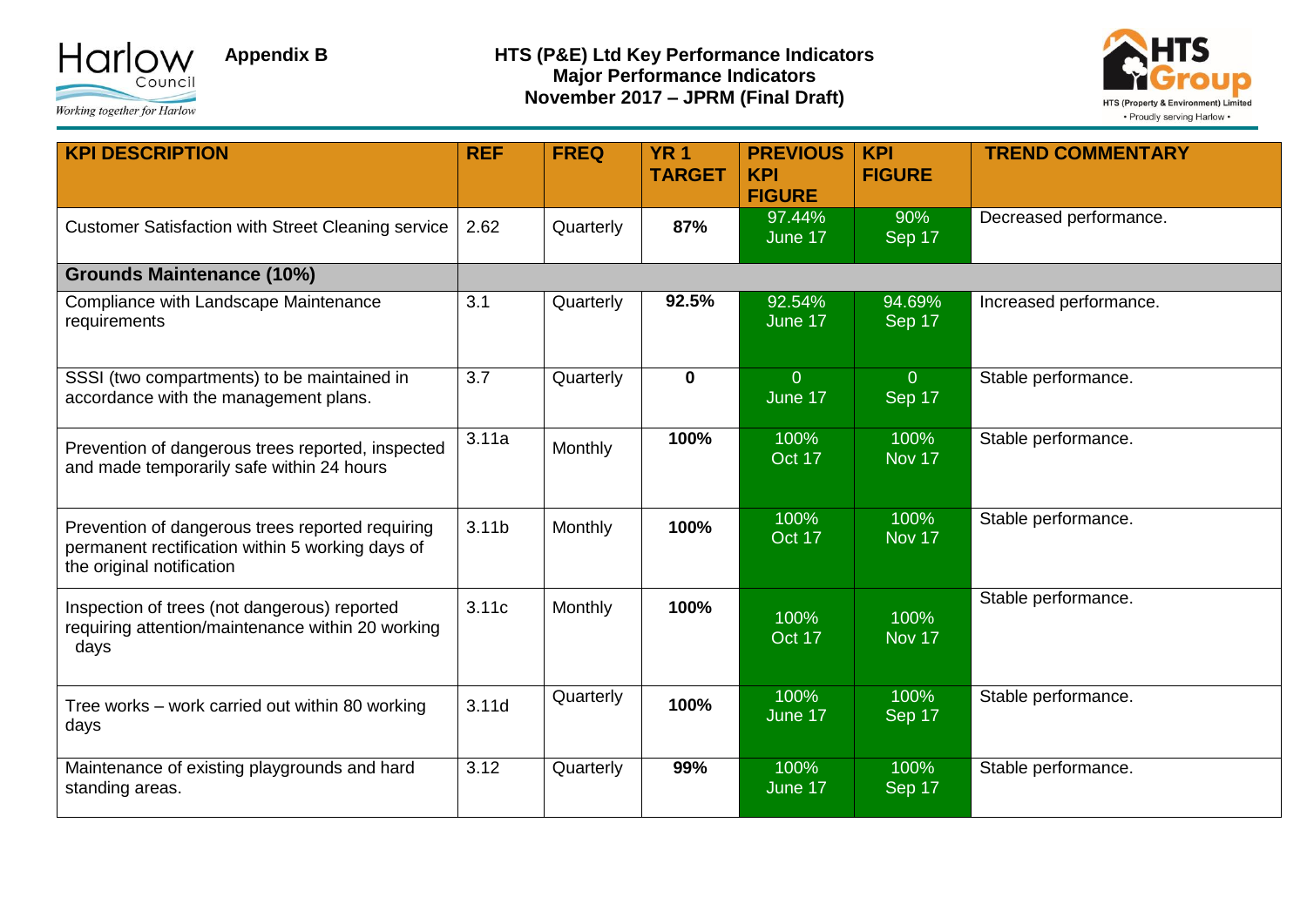



| <b>KPI DESCRIPTION</b>                                                                             | <b>REF</b> | <b>FREQ</b> | <b>YR1</b><br><b>TARGET</b> | <b>PREVIOUS</b><br><b>KPI</b><br><b>FIGURE</b> | <b>KPI</b><br><b>FIGURE</b> | <b>TREND COMMENTARY</b>                               |
|----------------------------------------------------------------------------------------------------|------------|-------------|-----------------------------|------------------------------------------------|-----------------------------|-------------------------------------------------------|
| <b>Customer Satisfaction with Grounds Maintenance</b><br>service.                                  | 3.39       | Quarterly   | 87%                         | 100%<br>June 17                                | 95.24%<br>Sep 17            | Decreased performance.                                |
| <b>Housing Property (60%)</b>                                                                      |            |             |                             |                                                |                             |                                                       |
| Attending site to make safe within 2 hours<br>following a report by a tenant or other stakeholders | 4.11       | Monthly     | 99%                         | 99.73%<br>Oct 17                               | 99.32%<br>Nov 17            | Decreased performance                                 |
| Urgent requests for service<br>(attend within 5 days)                                              | 4.12       | Monthly     | 99.50%                      | 99.04%<br>Oct 17                               | 99.01%<br>Nov 17            | Marginal drop in performance. See<br>front of report. |
| Standard requests for service<br>(attend within 20 days)                                           | 4.13       | Monthly     | 95%                         | 99.88%<br>Oct 17                               | 99.74%<br>Nov 17            | Decreased performance                                 |
| <b>Mutual Exchanges Safety</b><br>(electrical and gas testing inspections)                         | 4.25       | Monthly     | 100%                        | 100%<br>Oct 17                                 | 100%<br>Nov 17              | Stable performance                                    |
| Gas compliance (annual servicing completed) for<br>landlord and contractor activity combined       | 4.11 (i)   | Monthly     | 100%                        | 100%<br>Oct 17                                 | 100%<br>Nov 17              | Stable performance                                    |
| <b>Gas Compliance</b><br>(Contractor Activity only)                                                | 4.24       | Monthly     | 100%                        | 100%<br>Oct 17                                 | 100%<br>Nov 17              | Stable performance                                    |
| Gas compliance - The number of properties<br>referred for legal action                             | 4.11 (iii) | Monthly     | $\mathbf 0$                 | 9                                              | 10                          | Decreased performance.                                |
| Appointments Response repairs for which<br>appointments made and kept                              | 4.15       | Monthly     | 98%                         | 98.11%<br>Oct 17                               | 92.39%<br>Nov 17            | Decreased performance. See front of<br>report.        |
| Tenant satisfaction<br>(from questionnaires)                                                       | 4.16       | Quarterly   | 94%                         | 98.10%<br>June 17                              | 96.83%<br>Sep 17            | Decreased performance.                                |
| <b>Fast Track Void Works</b>                                                                       | 4.20       | Monthly     | 100%                        | 100%<br>Oct 17                                 | 100%<br>Nov 17              | Stable performance                                    |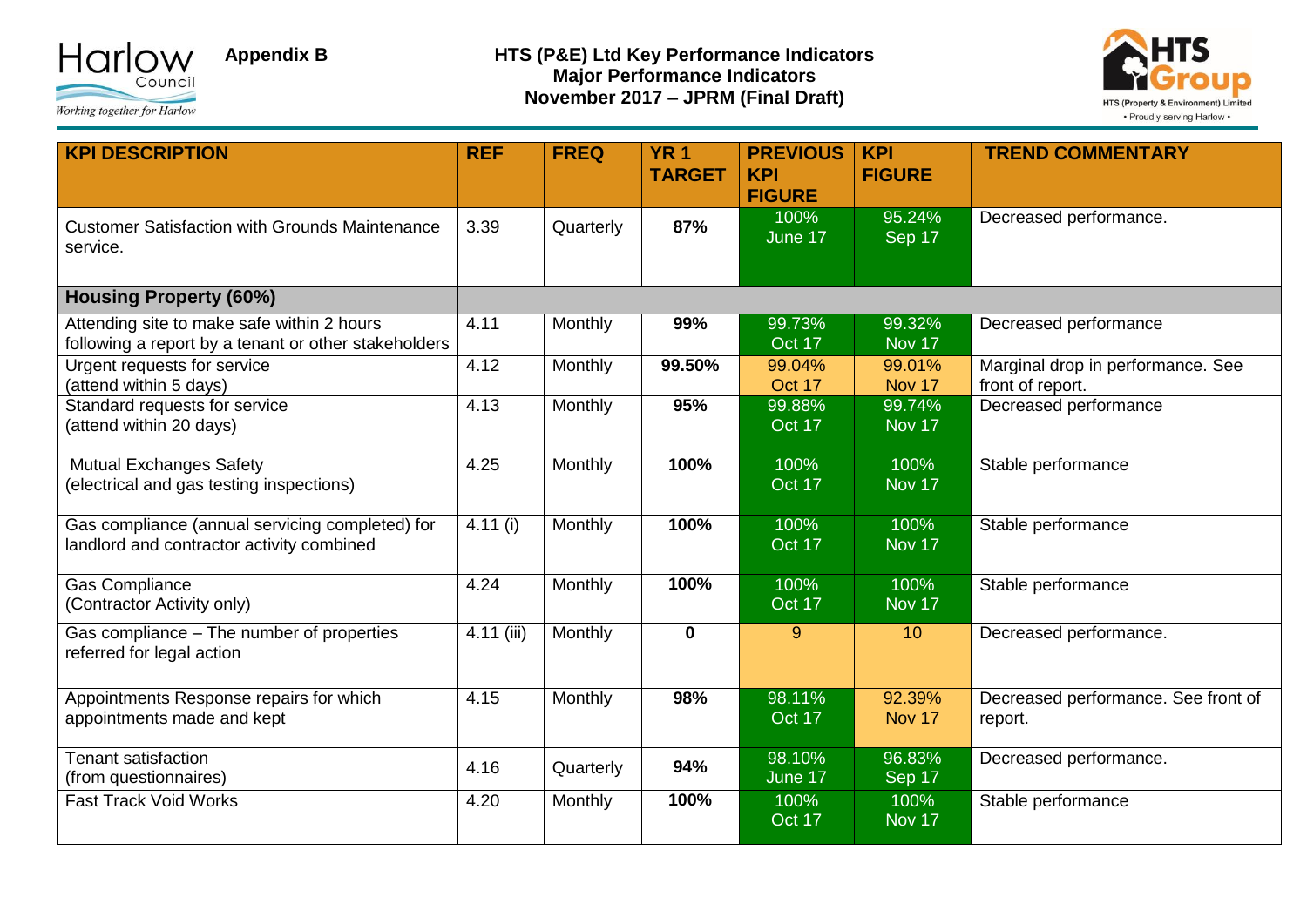



| <b>KPI DESCRIPTION</b>                                                                                                                                                 | <b>REF</b> | <b>FREQ</b>             | <b>YR1</b><br><b>TARGET</b> | <b>PREVIOUS</b><br><b>KPI</b><br><b>FIGURE</b> | <b>KPI</b><br><b>FIGURE</b> | <b>TREND COMMENTARY</b>                        |
|------------------------------------------------------------------------------------------------------------------------------------------------------------------------|------------|-------------------------|-----------------------------|------------------------------------------------|-----------------------------|------------------------------------------------|
| <b>Routine Voids Works</b>                                                                                                                                             | 4.21       | Monthly                 | 100%                        | 100%<br>Oct 17                                 | 100%<br>Nov 17              | Stable performance                             |
| <b>Non-Housing Property (10%)</b>                                                                                                                                      |            |                         |                             |                                                |                             |                                                |
| Attending site to make safe within 2 hours<br>following a report by a Tenant of Commercial<br>property or other stakeholder and issues resolved<br>by next day.        | 5.1        | Quarterly               | 100%                        | 95.83%<br>June 17                              | 100%<br>Sep 17              | Increased performance.                         |
| Urgent requests for repair work completed within 5<br>working days) from the report by Tenant of<br>Commercial property or other stakeholder.                          | 5.2        | Quarterly               | 100%                        | 100%<br>June 17                                | 83.33%<br>Sep 17            | Decreased performance. See front of<br>report. |
| Standard requests for repairs and minor<br>adaptations to be carried out within 20 working<br>days of report by Tenant of Commercial property<br>or other stakeholder. | 5.3        | Quarterly               | 93%                         | 99.19%<br>June 17                              | 100%<br>Sep 17              | Increased performance.                         |
| Statutory tests for inspections completed prior to<br>due date in accordance with the Council<br>Compliance requirements                                               | 5.4        | Quarterly               | 100%                        | 95.12%<br>June 17                              | 98%<br>Sep 17               | Increased performance. See front of<br>report. |
| Delivery to and collection from Polling Stations.                                                                                                                      | 5.7        | In month<br>of election | 100%                        | 100%<br>June 16                                | 100%<br>June<br>17          | Stable performance.                            |
| <b>Customer Satisfaction with Non-Housing Repairs</b><br>service                                                                                                       | 5.14       | Quarterly               | 90%                         | 100%<br>June 17                                | 100%<br>Sep 17              | Stable performance.                            |
| <b>Depot Services (5%)</b>                                                                                                                                             |            |                         |                             |                                                |                             |                                                |